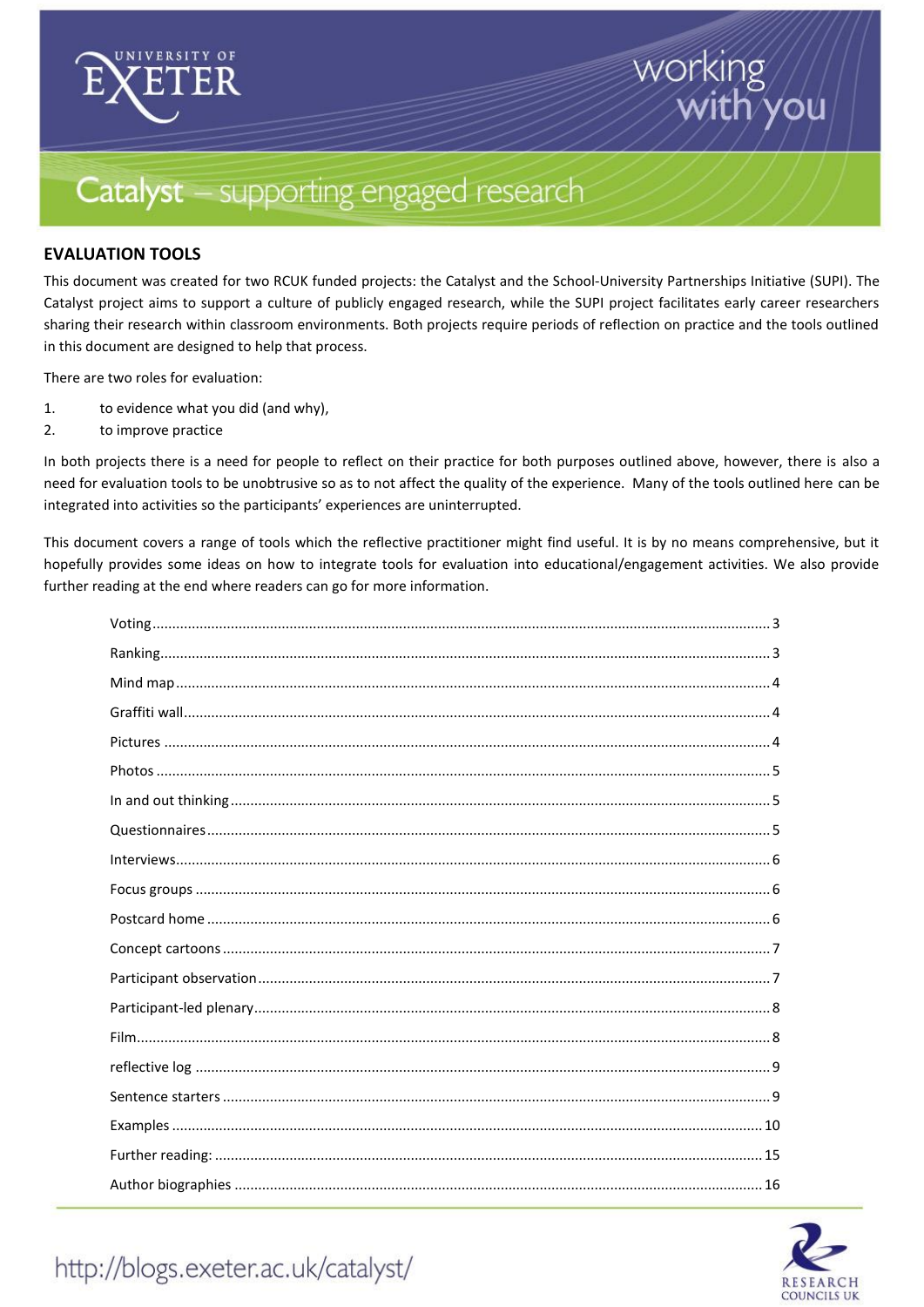

# working you

# Catalyst - supporting engaged research

A note on ethics: some universities feel that data collected for evaluation purposes does not require the same ethical scrutiny as for research purposes. Even if this is the case, it is worth considering the ethics of your data collection carefully. You are eliciting and capturing peoples' opinions before interpreting them and sharing them with others. Peoples' opinions belong to them so be ethically cautious when collecting evaluation data. There may also be privacy issues related to capturing and using images (moving or still) of participants.

For more information the BERA (2011) ethics guidelines set out key ethical issues to think about when undertaking data-gathering with young people, these principles can be applied to all participants. BSA's Visual Sociology Group (2006) have a comprehensive set of principles to consider when taking still or moving images as part of data collection. Canterbury Christchurch University (2008) have developed an advisory note on ethical issues surrounding the recording and use of visual images of research participants which highlights the key points to consider.

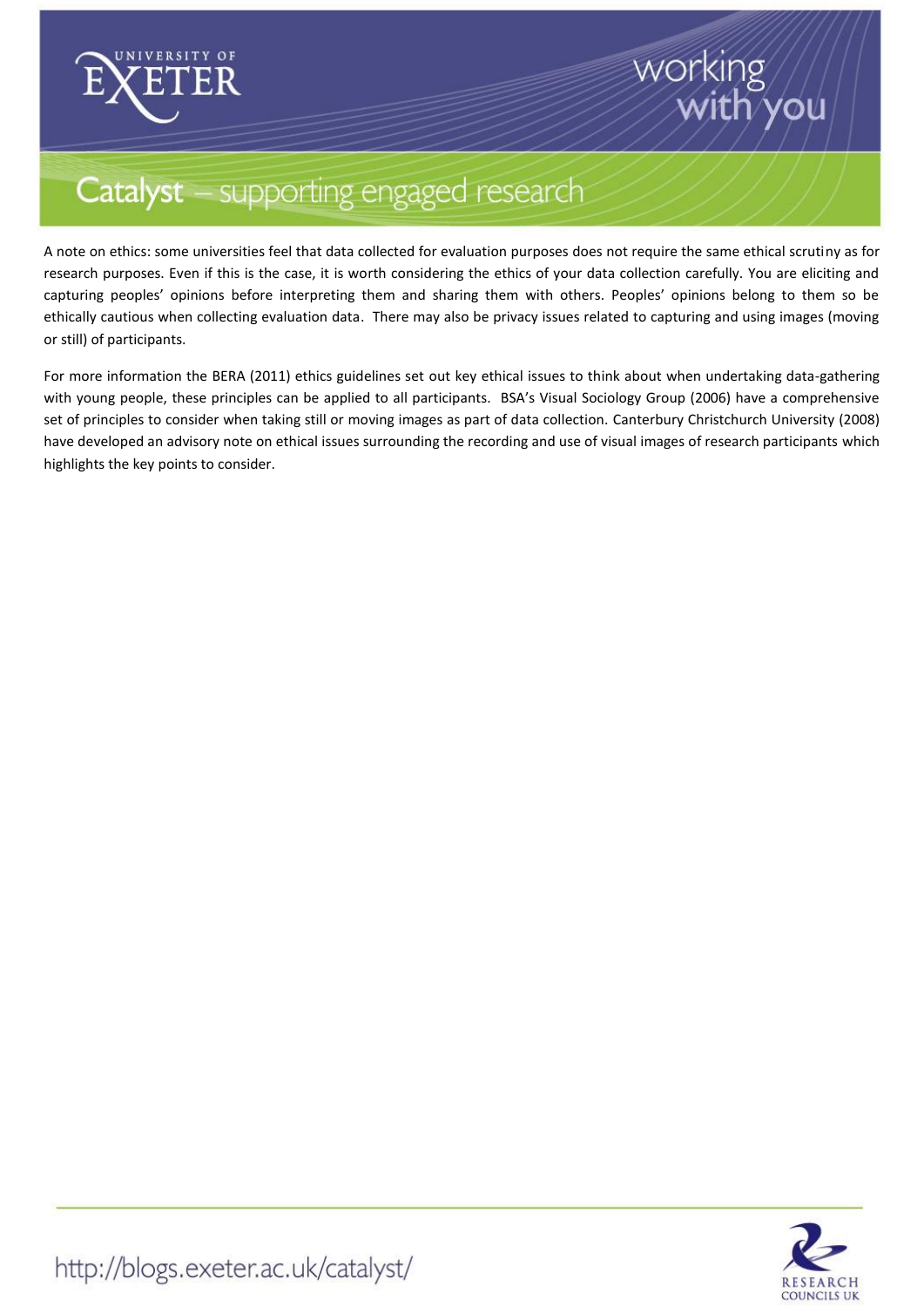<span id="page-2-1"></span><span id="page-2-0"></span>

| Tool          | Comments/how to use                                                                                                                                                                                                                                                                                                                                                                                                                                                                                                                  | <b>Advantages</b>                                                                                                                                                                                                                                                                                                           | <b>Disadvantages</b>                                                                                                                                                                                                                                                                                                                                                                                                                                                                              | <b>Recording</b>                                                                                                                                     |
|---------------|--------------------------------------------------------------------------------------------------------------------------------------------------------------------------------------------------------------------------------------------------------------------------------------------------------------------------------------------------------------------------------------------------------------------------------------------------------------------------------------------------------------------------------------|-----------------------------------------------------------------------------------------------------------------------------------------------------------------------------------------------------------------------------------------------------------------------------------------------------------------------------|---------------------------------------------------------------------------------------------------------------------------------------------------------------------------------------------------------------------------------------------------------------------------------------------------------------------------------------------------------------------------------------------------------------------------------------------------------------------------------------------------|------------------------------------------------------------------------------------------------------------------------------------------------------|
| <b>VOTING</b> | There are many ways for participants to<br>vote:<br>show of hands,<br>$\bullet$<br>moving to different parts of<br>room,<br>putting sticky dots onto items<br>(pictures or statements)<br>thumbs up/thumbs<br>down<br>(participants show thumbs up,<br>sideways or down to indicate<br>current level of understanding/<br>agreement with a statement)<br>Make<br>choices<br>sure<br>the<br>are<br>unambiguous: draft them in advance or<br>use statements which have been<br>developed by the participants during<br>the discussion. | Snapshot of individual opinion (but<br>doesn't capture justification for<br>choices).<br>proportional<br>You<br>can<br>use<br>representation<br>by<br>giving<br>participants two or three votes.<br>You can do a vote before and after<br>an intervention to capture changes<br>in opinion.                                 | If the voting is public (where<br>participants can see each others'<br>choices) participants might be<br>swayed by what their friends do.<br>To reduce this it can be better to<br>conduct a vote once people have<br>had the opportunity to discuss<br>issues. Or get participants to<br>close their eyes before voting.<br>If you ask participants to vote<br>before a discussion they may not<br>have an opinion so will find it<br>difficult to answer, have an<br>abstain/don't know option. | Take photographs and write<br>up afterwards.<br>Record a tally of votes for<br>each statement/choice.                                                |
| RANKING       | There are many ways for participants to<br>rank:<br>Statements/pictures in a line<br>$\bullet$<br>between two extremes<br>DIAMOND 9: GIVE 9<br>STATEMENTS, PRIORITISE KEY<br><b>FACTORS. THE MOST</b><br><b>IMPORTANT FACTORS ARE</b><br>PLACED TOWARDS THE TOP<br>OF THE "DIAMOND 9". THE<br><b>LEAST IMPORTANT FACTORS</b>                                                                                                                                                                                                         | Participants have to work together<br>to develop the ranking so they<br>expose/develop their thoughts in<br>the process.<br>In Diamond 9/statements in a line a<br>concrete artifact is produced which<br>can be kept (however, time needs<br>to be taken beforehand to prepare<br>the statements $-$ one set per<br>group) | The group might not be able to<br>reach consensus. If this happens<br>- acknowledge it and record it.<br>Watch<br>out<br>for<br>dominant<br>characters taking-over. You might<br>need to facilitate the exercise to<br>ensure everyone has their say.<br>Justification is missing in final<br>record. You might want to find a<br>way of capturing some of the<br>justification eg. through<br>participant observation/<br>annotation of the final 'artifact'.                                    | Take photos and write up<br>afterwards.<br>Glue the 'diamond 9' or<br>ranked list onto one sheet of<br>paper. (See page 10 for<br>diamond 9 example) |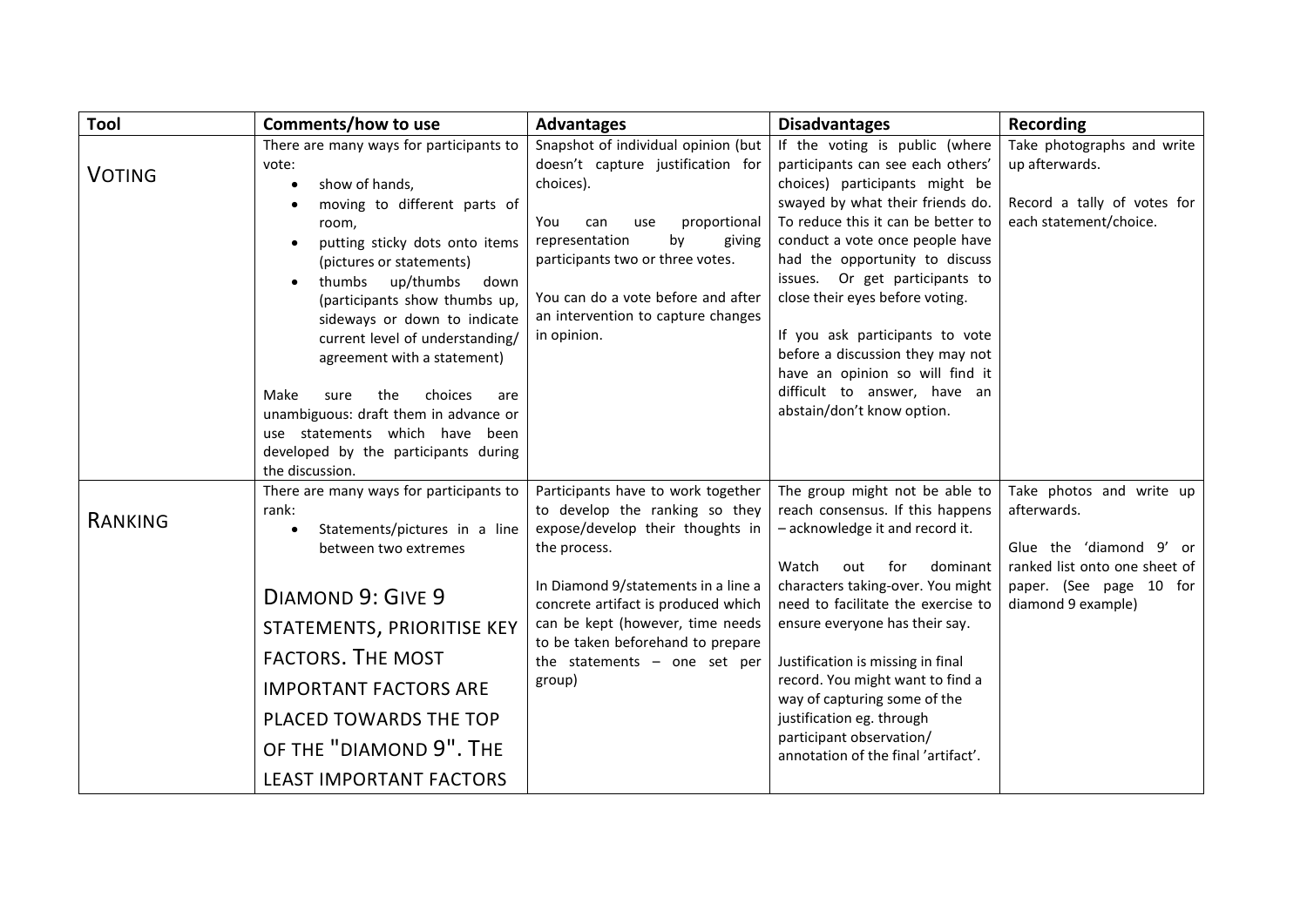<span id="page-3-1"></span><span id="page-3-0"></span>

| <b>Tool</b>          | Comments/how to use                                                                                                                                                                                                                                                                                                                                                               | <b>Advantages</b>                                                                                                                                                                                                                                                                             | <b>Disadvantages</b>                                                                                                                                                                                              | <b>Recording</b>                                                                                                                                                                                                                                                                                              |
|----------------------|-----------------------------------------------------------------------------------------------------------------------------------------------------------------------------------------------------------------------------------------------------------------------------------------------------------------------------------------------------------------------------------|-----------------------------------------------------------------------------------------------------------------------------------------------------------------------------------------------------------------------------------------------------------------------------------------------|-------------------------------------------------------------------------------------------------------------------------------------------------------------------------------------------------------------------|---------------------------------------------------------------------------------------------------------------------------------------------------------------------------------------------------------------------------------------------------------------------------------------------------------------|
|                      | ARE PLACED TOWARDS THE                                                                                                                                                                                                                                                                                                                                                            |                                                                                                                                                                                                                                                                                               |                                                                                                                                                                                                                   |                                                                                                                                                                                                                                                                                                               |
|                      | <b>BOTTOM. (SEE EXAMPLES</b>                                                                                                                                                                                                                                                                                                                                                      |                                                                                                                                                                                                                                                                                               |                                                                                                                                                                                                                   |                                                                                                                                                                                                                                                                                                               |
|                      | Example 1)<br>Standing/sitting in a line<br>Facilitator moves items in<br>response to the participants'<br>viewpoints called out                                                                                                                                                                                                                                                  |                                                                                                                                                                                                                                                                                               |                                                                                                                                                                                                                   |                                                                                                                                                                                                                                                                                                               |
| <b>MIND MAP</b>      | maps allow participants to<br>Mind<br>visualise their current understanding of<br>an issue or topic.                                                                                                                                                                                                                                                                              | Many children/young people are<br>used to creating mind maps, it is a<br>tool often used in school.                                                                                                                                                                                           | It might be a little like school<br>work so be off-putting.                                                                                                                                                       | Collect the mind maps and<br>conduct analysis afterwards.                                                                                                                                                                                                                                                     |
|                      | You can use mind maps to capture<br>change by getting participants to create<br>their map at the beginning and then<br>amending it after the intervention (use<br>different coloured pens so you can see<br>the change).<br>A mind map is also useful as a talking<br>tool. Participants create a mind map<br>which they then talk through with you<br>and you can ask questions. | A mix of pictures and words can be<br>used, it is non-linear and so<br>captures a<br>wide<br>of<br>range<br>ideas/thoughts.<br>You can see content, links, depth,<br>language etc and if done pre- and<br>post-intervention you can see how<br>the intervention has changed these<br>aspects. | Creates a lot of data which needs<br>time consuming analysis.<br>Not everyone thinks in this<br>manner so can be hard for some<br>people.<br>It can hard to translate the<br>artifact into solid evaluation data. | https://www.text2mindmap.<br>com/ allows files to be saved,<br>printed and downloaded.<br>Can be used as a starting<br>point for an interview (see<br>separate section) by starting<br>with<br>the<br>participant's<br>perspective. The interview<br>should<br>recorded,<br>be<br>transcribed and<br>analysed |
|                      | There are many online mind-mapping<br>tools, such as<br>https://www.text2mindmap.com/                                                                                                                                                                                                                                                                                             | Common themes shared amongst<br>mind maps may be seen quickly<br>when compared.                                                                                                                                                                                                               |                                                                                                                                                                                                                   | using standard<br>qualitative<br>analysis tools.                                                                                                                                                                                                                                                              |
| <b>GRAFFITI WALL</b> | Participants are given a space on which<br>they can draw or write their thoughts.<br>These work well in spaces and events                                                                                                                                                                                                                                                         | Appealing to people who like to<br>draw or comment. Is a novel way<br>of canvassing opinion - doing                                                                                                                                                                                           | Takes time and assumes that<br>people can express themselves<br>creatively.                                                                                                                                       | Take a picture(s) and analyse<br>afterwards.                                                                                                                                                                                                                                                                  |
|                      | where people are passing through<br>rather than in a formal setting.                                                                                                                                                                                                                                                                                                              | something 'a bit naughty'.<br>Can act as an advert for your                                                                                                                                                                                                                                   | Can generate quite a lot of noise.                                                                                                                                                                                | Complete analysis on the<br>artifact itself - ie, underline/<br>colour code key words/                                                                                                                                                                                                                        |
|                      | Variety of mark-making tools could be<br>provided.                                                                                                                                                                                                                                                                                                                                | project, if displayed in a public<br>place (take care to check content                                                                                                                                                                                                                        | Very hard to analyse.                                                                                                                                                                                             | themes.                                                                                                                                                                                                                                                                                                       |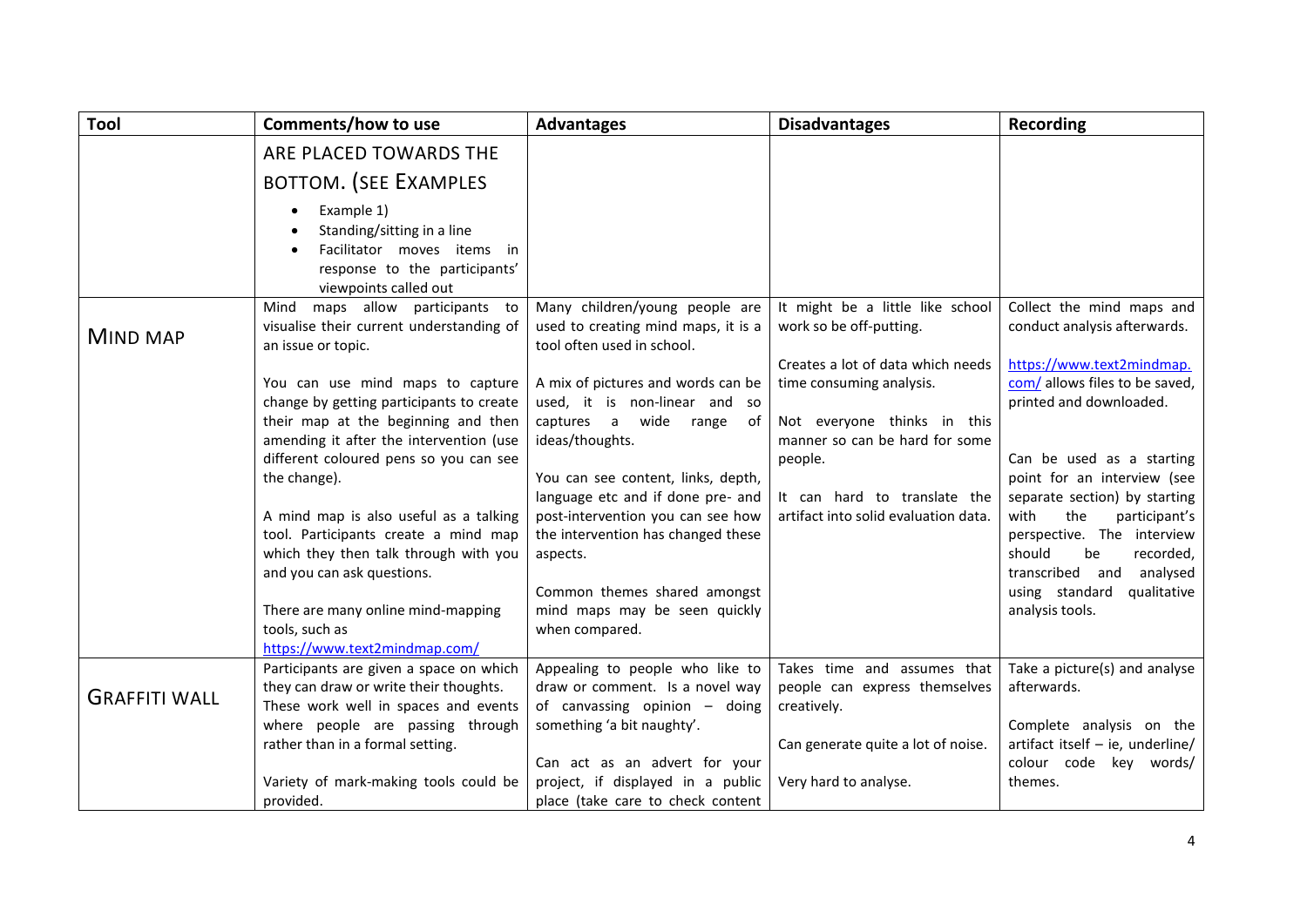<span id="page-4-3"></span><span id="page-4-2"></span><span id="page-4-1"></span><span id="page-4-0"></span>

| <b>Tool</b>                      | <b>Comments/how to use</b>                                                                                                                                                                                                      | <b>Advantages</b>                                                                                                                                           | <b>Disadvantages</b>                                                                                                                                                                                                  | Recording                                                                                                                                                                                           |
|----------------------------------|---------------------------------------------------------------------------------------------------------------------------------------------------------------------------------------------------------------------------------|-------------------------------------------------------------------------------------------------------------------------------------------------------------|-----------------------------------------------------------------------------------------------------------------------------------------------------------------------------------------------------------------------|-----------------------------------------------------------------------------------------------------------------------------------------------------------------------------------------------------|
|                                  |                                                                                                                                                                                                                                 | however!)                                                                                                                                                   |                                                                                                                                                                                                                       |                                                                                                                                                                                                     |
| <b>PICTURES</b>                  | Participants can draw or create an<br>image to represent their viewpoint.                                                                                                                                                       | Works well for people who prefer<br>to express themselves in this way.                                                                                      | Can be time consuming with<br>people taking more time on the<br>quality of the creation rather                                                                                                                        | The image $-$ unlikely that<br>you'll be able to analyse the<br>pictures unless you've given                                                                                                        |
|                                  | You can offer a partially completed<br>image which they finish eg people with<br>blank faces and thought bubbles                                                                                                                | Offers<br>alternative<br>an<br>to<br>talking/writing.                                                                                                       | than what it's trying to say.<br>Not everyone can create in this<br>way.                                                                                                                                              | some clear guidance for<br>creating the image.                                                                                                                                                      |
| <b>PHOTOS</b>                    | Participants are given a camera and<br>asked to record images. You can give<br>clear instructions on what they should<br>be taking images of (eg 'places where<br>you' 'interesting thing we did today')<br>or keep it broader. | Easy and cheap to do $-$ most<br>people can use a digital camera.<br>Produces images which illustrate<br>events when reporting/ writing up<br>case studies. | Participants might want to use<br>their own camera, so you won't<br>get image.<br>Lots of images may be taken,<br>including random ones!                                                                              | The images are captured but<br>you might also want to find<br>out why the images were<br>taken or selected. You'll need<br>to talk with the participants<br>and record/write down what<br>they say. |
|                                  | You could ask one person in a group to<br>be the photographer. Others in the<br>group can ask for images to be captured<br>or they can be a 'photojournalist'.                                                                  | Can display images during the<br>event.                                                                                                                     | Consider<br>issues of<br>privacy/<br>Schools may have a<br>consent.<br>policy on taking/sharing pictures<br>of children - this should be<br>checked if working with schools.<br>Image analysis is a specialist skill. | You'll need to find a way of<br>prioritising the images. You<br>might get each team to<br>choose one or two images<br>that really represent their<br>experiences.                                   |
| IN AND OUT                       | Create a picture of a person with a<br>thought bubble and speech bubble.                                                                                                                                                        | Acknowledges that what you say<br>and what you think might differ.                                                                                          | The group might not reach<br>consensus; if this happens then<br>allow two bubbles/statements.                                                                                                                         | Collect<br>and<br>type<br>up<br>afterwards.                                                                                                                                                         |
| <b>THINKING</b><br>See Example 2 | Participants record what they'd say and<br>what they're really thinking.                                                                                                                                                        | Participants find it fun to complete.<br>Is a 'safe' way of expressing what                                                                                 | Only captures the conclusion not<br>the process of reaching them.                                                                                                                                                     | See page 11 for examples of<br>images that can be used for<br>this task.                                                                                                                            |
|                                  | Can be done individually or as a group.                                                                                                                                                                                         | participants felt about an event,<br>rather than simply asking for an<br>oral response. Can be anonymous.                                                   | Can't get respondent to explain<br>meaning if unclear.                                                                                                                                                                |                                                                                                                                                                                                     |
| <b>QUESTIONNAIRES</b>            | Paper based or online (ie: LimeSurvey or<br>SurveyMonkey platforms.)<br>Conducted at the time or after an                                                                                                                       | Allows for mass collection of data<br>where trends and correlations can<br>be identified.                                                                   | Participants may not enjoy<br>completing them. Low response<br>rate if<br>asked<br>to<br>complete<br>afterwards.                                                                                                      | Online- no data entry by<br>researcher. Analysis can be<br>conducted using standard<br>statistical analysis. Thematic                                                                               |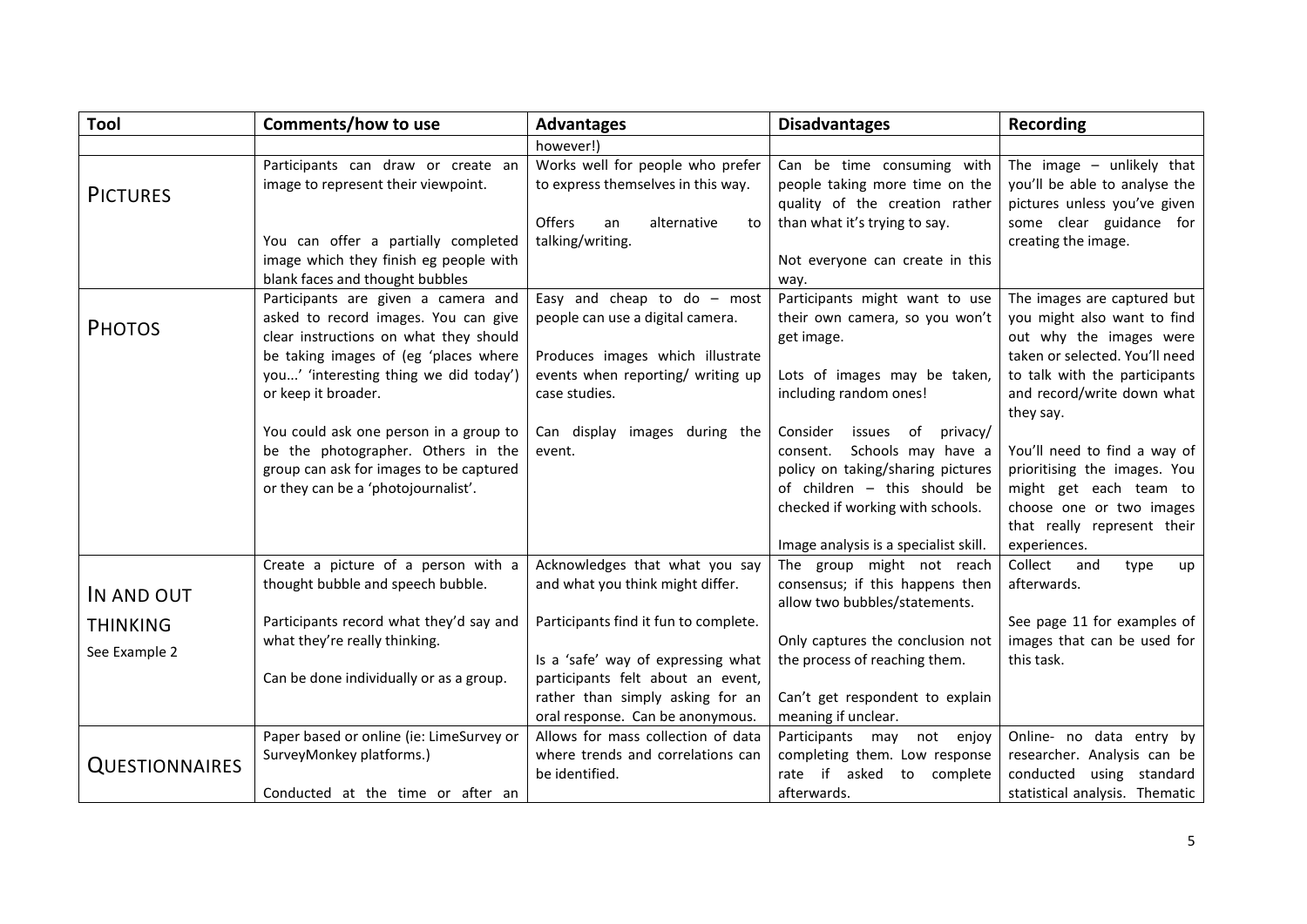<span id="page-5-1"></span><span id="page-5-0"></span>

| Tool                | Comments/how to use                        | <b>Advantages</b>                     | <b>Disadvantages</b>                                | Recording                           |
|---------------------|--------------------------------------------|---------------------------------------|-----------------------------------------------------|-------------------------------------|
|                     | intervention.                              | Statistical analysis can be reported. |                                                     | analysis can be used for open       |
|                     |                                            |                                       | If they are closed then they don't                  | responses                           |
|                     | Can be closed (eg multiple choice or       | If open-ended questions are used      | capture opinion if they are open                    |                                     |
|                     | Likert Scale responses) or open, or a mix  | citations can be generated to use in  | they take a<br>long time to                         | Paper-based- need to enter          |
|                     | of both.                                   | reports.                              | complete.                                           | the data into a spreadsheet         |
|                     |                                            |                                       |                                                     | which<br>be<br>time<br>can          |
|                     | Care should be taken in the preparing of   |                                       | If completing during an event can                   | consuming and error-prone.          |
|                     | questions - think about purpose.           |                                       | end the event on a low point.                       |                                     |
|                     | One-to-one<br>conversations<br>with        | Rich and<br>deep expressions of       | Time consuming to arrange,                          | Audio-record the                    |
| <b>INTERVIEWS</b>   | participants.                              | opinion.                              | conduct and analyse.                                | conversation, transcribe and        |
|                     |                                            |                                       |                                                     | analyse afterwards.                 |
|                     | It is also possible to do group interviews | Hear the participants own words       | Participants may be reluctant to                    |                                     |
|                     | but these are less useful.                 | which can be convincing when          | express their opinion if you've                     |                                     |
|                     |                                            | cited in a report.                    | run the event. May not have an                      |                                     |
|                     | Interviews can be structured, semi-        |                                       | opinion they feel able to share.                    |                                     |
|                     | structured or unstructured. Structured     | Can be done over the phone after      |                                                     |                                     |
|                     | interviews limit response but allow for    | an event, or recording during an      | Representativeness<br>0f<br>the                     |                                     |
|                     | easy comparison between participants.      | activity/event.                       | opinion.                                            |                                     |
|                     |                                            |                                       |                                                     |                                     |
|                     | Care should be taken in the preparing of   | Can be made<br>part of the            | Consent.                                            |                                     |
|                     | questions - think about purpose.           | activity/event.                       |                                                     |                                     |
|                     |                                            |                                       | Interviewing is a skill and takes                   |                                     |
|                     | Small groups of participants who are       | Rich<br>and<br>with                   | time to develop.<br>Difficult and time consuming to | audio-recorder,<br><b>Use</b><br>an |
|                     | brought together to explore an issue.      | deep<br>data<br>justification.        | organise, run and analyse.                          | transcribe and analyse using        |
| <b>FOCUS GROUPS</b> |                                            |                                       |                                                     | standard qualitative research       |
|                     | Need to facilitate the discussion without  | Can be used at the beginning of       | Facilitation is a skill (you can use                | techniques.                         |
|                     | leading it.                                | project to get a rich understanding   | some of the other activities in                     |                                     |
|                     |                                            | of where people are with a concept    | this list).                                         | It can be hard to ensure that       |
|                     | Focus groups are different to group        | or issue which you can use to         |                                                     | people don't talk over each         |
|                     | interviews: you<br>looking for<br>are      | inform the development of an          | Representation of opinion.                          | other: if they do this the          |
|                     | agreement and disagreement and the         | activity or reassess after the        |                                                     | recorder will not capture it        |
|                     | thought processes behind the opinions.     | intervention.                         | Consent.                                            | all.                                |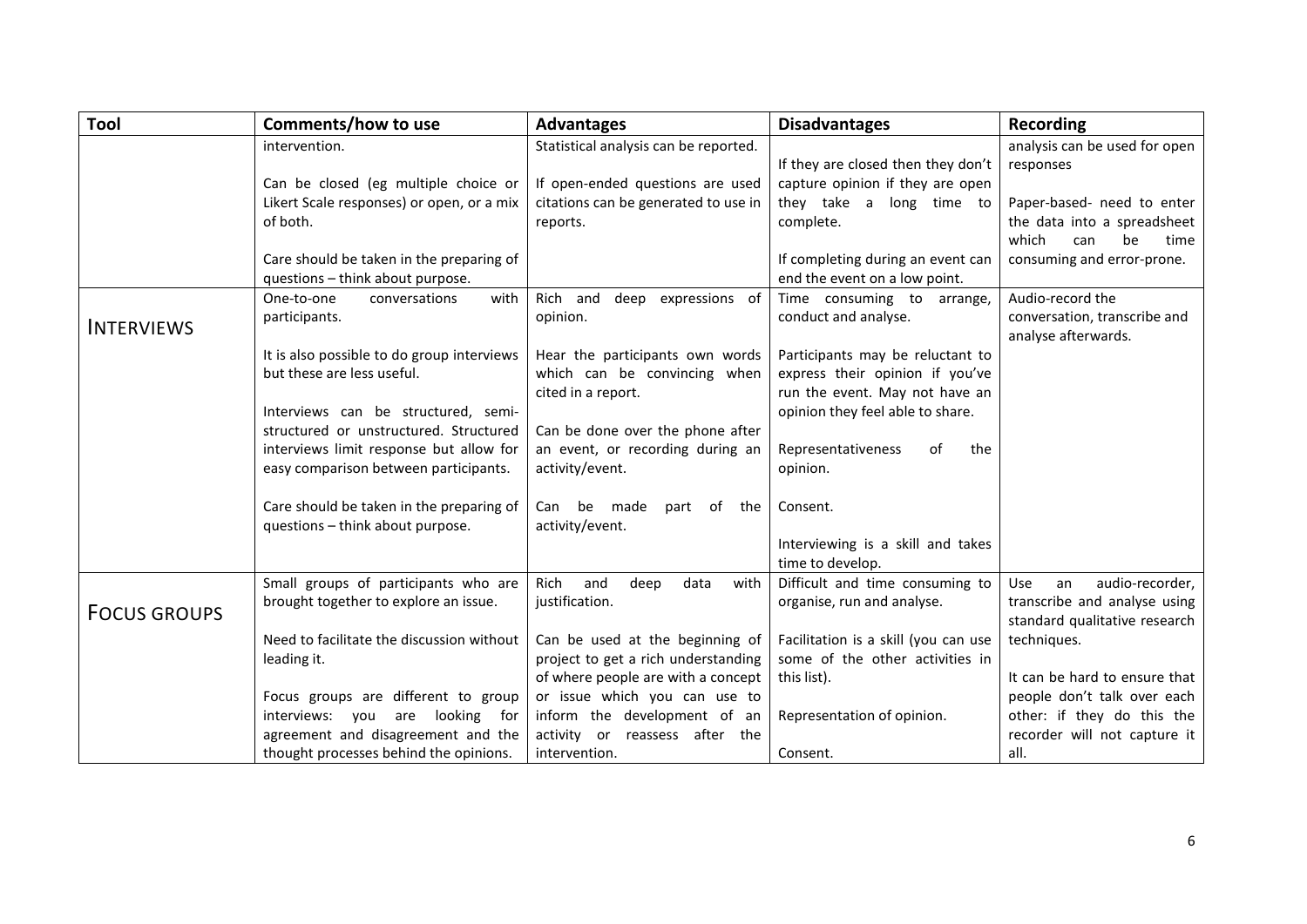<span id="page-6-2"></span><span id="page-6-1"></span><span id="page-6-0"></span>

| Tool                                                             | Comments/how to use                                                                                                                                                                                                                                                                                                                                                                                                                                                                                                                          | <b>Advantages</b>                                                                                                                                                                                                                                                                                                                                 | <b>Disadvantages</b>                                                                                                                                                                                                       | <b>Recording</b>                                                                                                                                                                                                           |
|------------------------------------------------------------------|----------------------------------------------------------------------------------------------------------------------------------------------------------------------------------------------------------------------------------------------------------------------------------------------------------------------------------------------------------------------------------------------------------------------------------------------------------------------------------------------------------------------------------------------|---------------------------------------------------------------------------------------------------------------------------------------------------------------------------------------------------------------------------------------------------------------------------------------------------------------------------------------------------|----------------------------------------------------------------------------------------------------------------------------------------------------------------------------------------------------------------------------|----------------------------------------------------------------------------------------------------------------------------------------------------------------------------------------------------------------------------|
| POSTCARD HOME                                                    | Ask participants to write a postcard to<br>themselves. You then post it back to<br>them a week or two after the event.                                                                                                                                                                                                                                                                                                                                                                                                                       | You can read/analyse the postcards<br>before you send them home.<br>They can be completed individually                                                                                                                                                                                                                                            | Cost for postage (could change to<br>'email home').<br>Participants will know you'll read                                                                                                                                  | Photocopy, transcribe and<br>analyse<br>using<br>standard<br>qualitative techniques.                                                                                                                                       |
|                                                                  | You might want to keep it broad or you<br>can use it to find out what people think<br>they'll do as a result of the activity<br>('send yourself a postcard reminding<br>you of what you said you'd do when you<br>get back home/to the office/to school')                                                                                                                                                                                                                                                                                    | so they allow a more personal<br>reflection.<br>They act as a reminder so might<br>strengthen the effectiveness of<br>your intervention.                                                                                                                                                                                                          | them so might write what they<br>think you want to hear, or write<br>something 'funny'.                                                                                                                                    |                                                                                                                                                                                                                            |
| <b>CONCEPT</b><br><b>CARTOONS</b><br>www.conceptcartoons.c<br>om | These are one-image cartoons showing<br>a situation or phenomenon. The<br>characters are expressing different<br>opinions about what they think is<br>happening.<br>Are designed to intrigue, to provoke<br>discussion and to stimulate thinking.<br>You can present the cartoons to groups<br>by printing out/displaying on a screen.<br>Participants discuss which statement<br>they agree with - mark on the cartoon<br>or vote (see voting section). There may<br>be a blank speech box were participants<br>can add their own thoughts. | Professionally<br>developed<br>and<br>produced cartoons which can be<br>used in a variety of ways. They are<br>tried and tested.<br>One of the answers is 'correct' so<br>you can use pre- and post-<br>intervention to assess progress.<br>It is possible to make ones for your<br>discipline/concept but this takes<br>time and an illustrator. | You need to buy them (are<br>trademarked).<br>They have been developed only<br>for Maths, English and Science.<br>May not have a single "right<br>answer"<br>Doesn't<br>capture<br>any<br>discussion/dialogue before vote. | Collect the cartoons. Take a<br>picture of the vote/ record<br>number of responses.<br>Write up afterwards.                                                                                                                |
| <b>PARTICIPANT</b><br><b>OBSERVATION</b>                         | A person is dedicated to watching and<br>recording the event or activity.<br>They might have specific things they are<br>looking for eg. enjoyment behaviours,<br>visitor flow, type/number of questions<br>asked.<br>They can be passive $-sit$ in the room but   They can capture data you as                                                                                                                                                                                                                                              | You have a separate pair of eyes to<br>watch and record while you<br>facilitate.<br>The observer can be asked to look<br>for specific things or a more<br>general overview.                                                                                                                                                                       | Participants can find it off-putting<br>to have an observer.<br>They<br>can<br>react<br>to<br>the<br>observer/change their behavior.<br>Difficult to capture all the data.                                                 | in<br><b>Observers</b><br>sit<br>the<br>environment and record on<br>paper. There might be table<br>which they complete eg.<br>number of people in an<br>exhibition every 30 mins or<br>number/type of questions<br>asked. |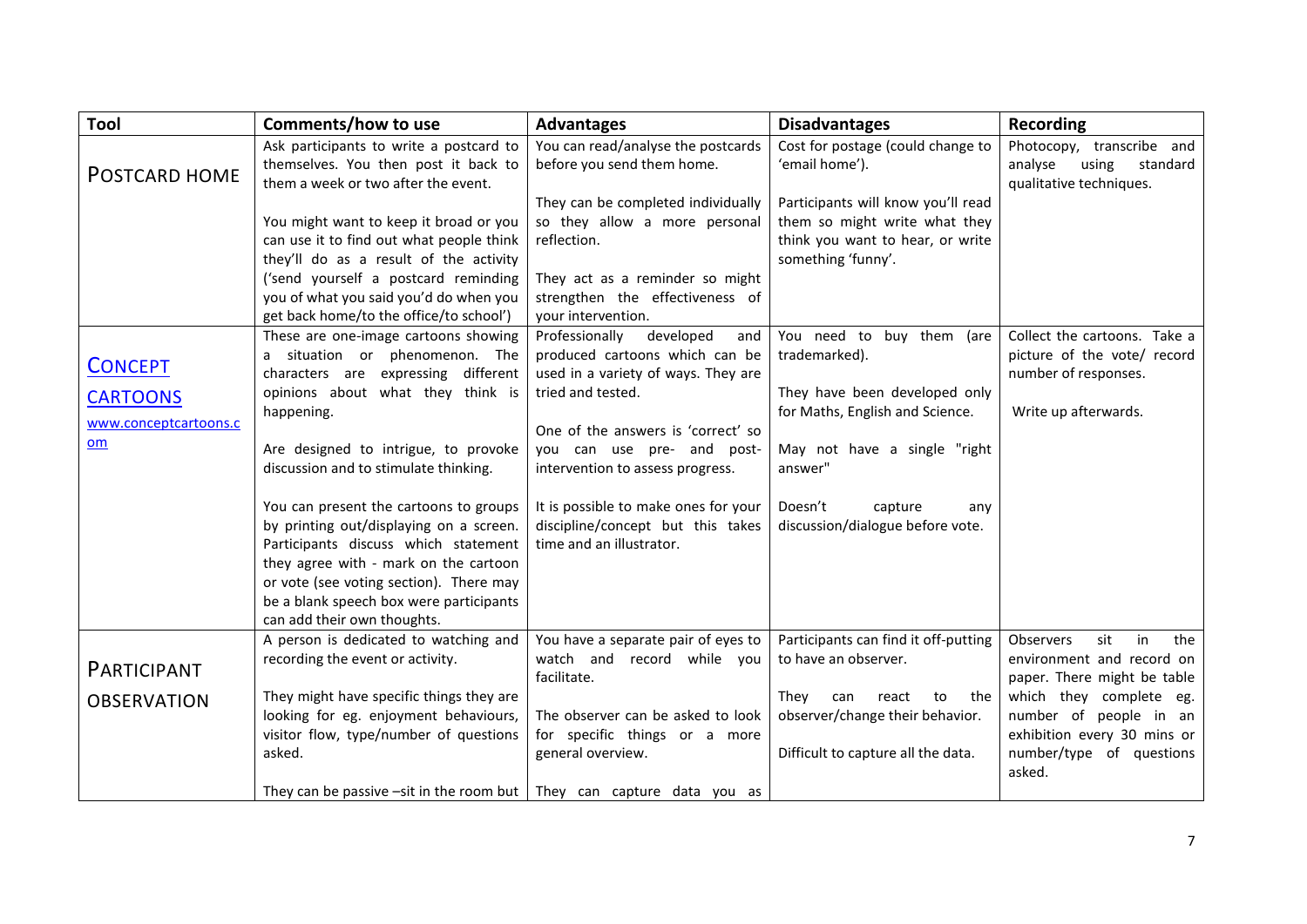<span id="page-7-1"></span><span id="page-7-0"></span>

| Tool            | <b>Comments/how to use</b>                                                                                            | <b>Advantages</b>                                                                                                                            | <b>Disadvantages</b>                                                                                                    | Recording                                                                 |
|-----------------|-----------------------------------------------------------------------------------------------------------------------|----------------------------------------------------------------------------------------------------------------------------------------------|-------------------------------------------------------------------------------------------------------------------------|---------------------------------------------------------------------------|
|                 | don't interact with people, or they can<br>follow a group of people (called an<br>accompanied visit).                 | facilitator can't.<br>They can look for behaviours and                                                                                       |                                                                                                                         | Or open field notes could be<br>generated.                                |
|                 | You'll need to work with observer to                                                                                  | interactions.                                                                                                                                |                                                                                                                         | Field notes should be shared<br>with<br>event<br>organiser                |
|                 | ensure they know to look for and<br>record.                                                                           | It can be a participant (someone in<br>the group you are delivering to) or<br>a colleague who may or may not be<br>associated with the event |                                                                                                                         | promptly<br>short<br>eg.<br>a<br>discussion.<br>Notes can be typed up for |
|                 | At the end of the session ask a small                                                                                 | Gives space for participants to                                                                                                              | Assumes<br>objectives<br>and                                                                                            | further analysis.<br>Film (see film section) $-$ can                      |
| PARTICIPANT-LED | group of participants to explain the<br>objectives and intended<br>session                                            | reflect on<br>and explain the<br>objectives and outcomes of the                                                                              | outcomes were apparent.                                                                                                 | be released as a podcast.                                                 |
| <b>PLENARY</b>  | outcomes of the session/activity.                                                                                     | session.                                                                                                                                     | May say what they think you as                                                                                          | Transcribe and use standard                                               |
|                 | Ask remaining participants to briefly<br>discuss in groups whether they agree<br>with the summary given by the group. | Is a way for the facilitator to see if<br>the objectives they set for the<br>activity have been recognised as<br>well as achieved.           | facilitator want to hear (consider<br>leaving the room and getting<br>participants to produce it without<br>you there.) | qualitative analysis<br>techniques.                                       |
|                 | Ask others to offer additional and<br>complementary points.                                                           | Develops as other participants add<br>to the discussion.                                                                                     | Time needs to be given to this<br>activity, it will not work if only<br>lasts 2 minutes.                                |                                                                           |
|                 |                                                                                                                       | May lead to a concise summary of<br>the activity which can<br>be<br>recorded/act as a 'podcast'.                                             |                                                                                                                         |                                                                           |
| <b>FILM</b>     | There are many ways to use videos to<br>help evaluation:<br>A video camera can be set up<br>$\bullet$                 | Multisensory representation<br>of<br>activity/event. If edited a high<br>quality product may result.                                         | Consider<br>issues of privacy/<br>consent.                                                                              | Transcribe and use standard<br>qualitative<br>analysis<br>techniques.     |
|                 | in the corner of the room and a<br>session/activity videoed.                                                          | Can be done during or after event                                                                                                            | Time-consuming to transcribe/<br>edit/pick out key parts of video                                                       | Edit/ create a compilation                                                |
|                 | Interviews and focus groups<br>$\bullet$                                                                              | (issue with equipment loan).                                                                                                                 | that are useful for evaluative                                                                                          | video of the activity/ event                                              |
|                 | could be filmed (see separate<br>sections)                                                                            | Can be uploaded to the internet                                                                                                              | purposes.                                                                                                               |                                                                           |
|                 | 'Diary room' - participants                                                                                           | with ease (more people are                                                                                                                   | Equipment used to produce high                                                                                          |                                                                           |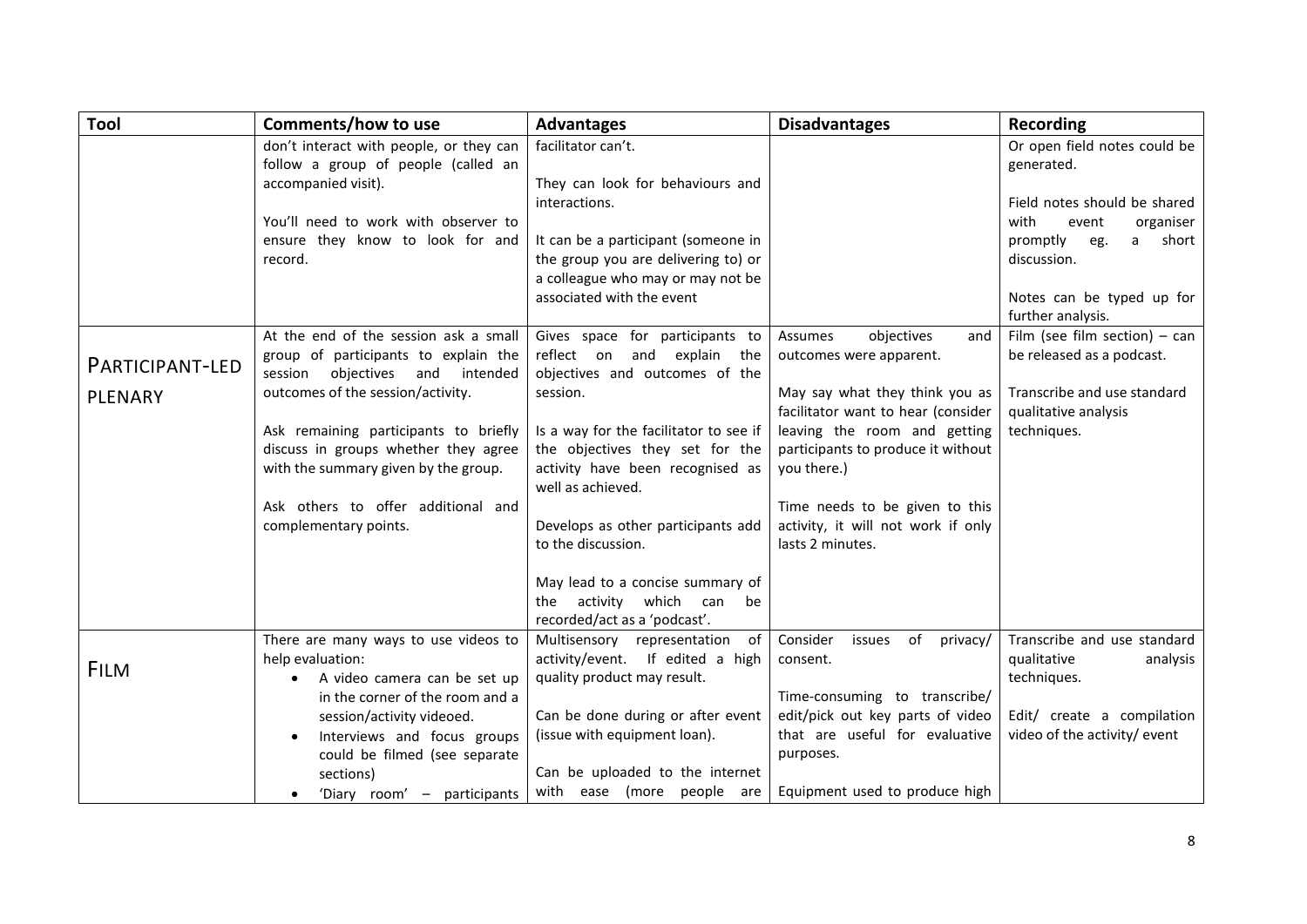<span id="page-8-1"></span><span id="page-8-0"></span>

| Tool                                                | Comments/how to use                                                                                                                                                                                                                                                                                                                                             | <b>Advantages</b>                                                                                                                                                                                 | <b>Disadvantages</b>                                                                                                                                                                                                                                  | <b>Recording</b>                                                                                                                                                                                                                                                    |
|-----------------------------------------------------|-----------------------------------------------------------------------------------------------------------------------------------------------------------------------------------------------------------------------------------------------------------------------------------------------------------------------------------------------------------------|---------------------------------------------------------------------------------------------------------------------------------------------------------------------------------------------------|-------------------------------------------------------------------------------------------------------------------------------------------------------------------------------------------------------------------------------------------------------|---------------------------------------------------------------------------------------------------------------------------------------------------------------------------------------------------------------------------------------------------------------------|
|                                                     | record<br>thoughts<br>on<br>event/activity in a<br>private<br>space.<br>Participants use video to<br>document ideas/activities, to<br>record issues related to the<br>activity/concept that they see<br>outside of the activity- in their<br>environment and community.                                                                                         | developing these skills)<br>Different<br>peoples'<br>'diary<br>entries'/video logs can be analysed<br>for key themes.                                                                             | quality videos may be expensive.<br>Video footage/sound recording<br>may be of poor quality and not<br>do the activity justice                                                                                                                        |                                                                                                                                                                                                                                                                     |
| <b>REFLECTIVE LOG</b>                               | There are many tools for this, but it<br>essentially relies on you looking back at<br>the activities and critically considering<br>them from multiple viewpoints. You can<br>use a structured log (see<br>Example 4) or you can simple jot down<br>some notes and thoughts.<br>You can do it alone or with others.                                              | Easy to do $-$ requires only a little<br>time and discipline<br>Is a way for the practitioner to<br>reflect on/consider the event from<br>their own perspective.                                  | Offers only a single perspective.<br>Open to bias as you may be<br>hardon yourself!<br>easyor<br>When you involve others in the<br>discussion of your practice they<br>may mediate their viewpoint.<br>Needs to be completed with<br>other activities | Record, write, photograph,<br>video diary - whatever works<br>for you. You might consider<br>annotating the notes you<br>made before the activity (eg<br>lesson<br>plans)<br>SO<br>you<br>remember what worked /<br>what you'd change when you<br>come to it again. |
| <b>SENTENCE</b><br><b>STARTERS</b><br>See Example 3 | Give incomplete sentences for the<br>participants to complete.<br>The sentence starters can be written,<br>and participants asked to respond in<br>writing, or they can form part of a focus<br>group discussion point or interview<br>schedule.<br>Don't go beyond 5 sentence starters as<br>the task may become onerous, and less<br>quality responses given. | Easy to do.<br>All participants are asked to<br>comment on the same thing so aids<br>analysis.<br>Can focus the sentence starters on<br>what you are evaluating/ what you<br>are seeking data on. | Template/sentence starters need<br>to be prepared in advance.<br>If using the written method it is<br>another tool based on writing.                                                                                                                  | Copy the forms/responses<br>for<br>your<br>own<br>usual<br>qualitative analysis.<br>Let participants take the<br>original forms away with<br>them as a reminder of the<br>event/learning.                                                                           |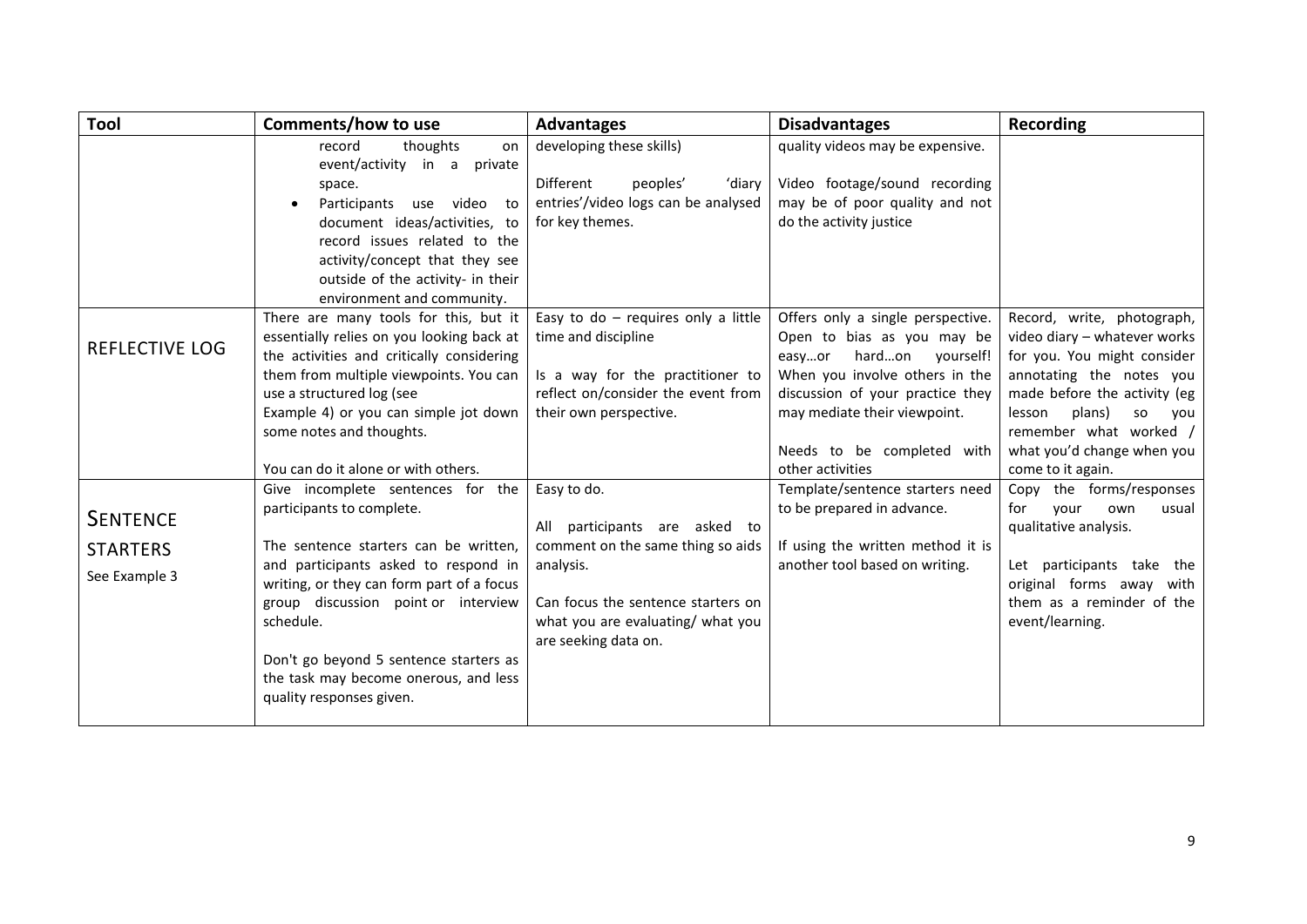## <span id="page-9-1"></span><span id="page-9-0"></span>EXAMPLES

#### **EXAMPLE 1** DIAMOND 9

Participants in a group of 4 used a diamond-nine grid to sort a number of statements about the rights of animals, based on their own opinions. The nearer to the top, the more strongly they agreed with the statement. They justified the positioning of cards in a follow-up discussion.

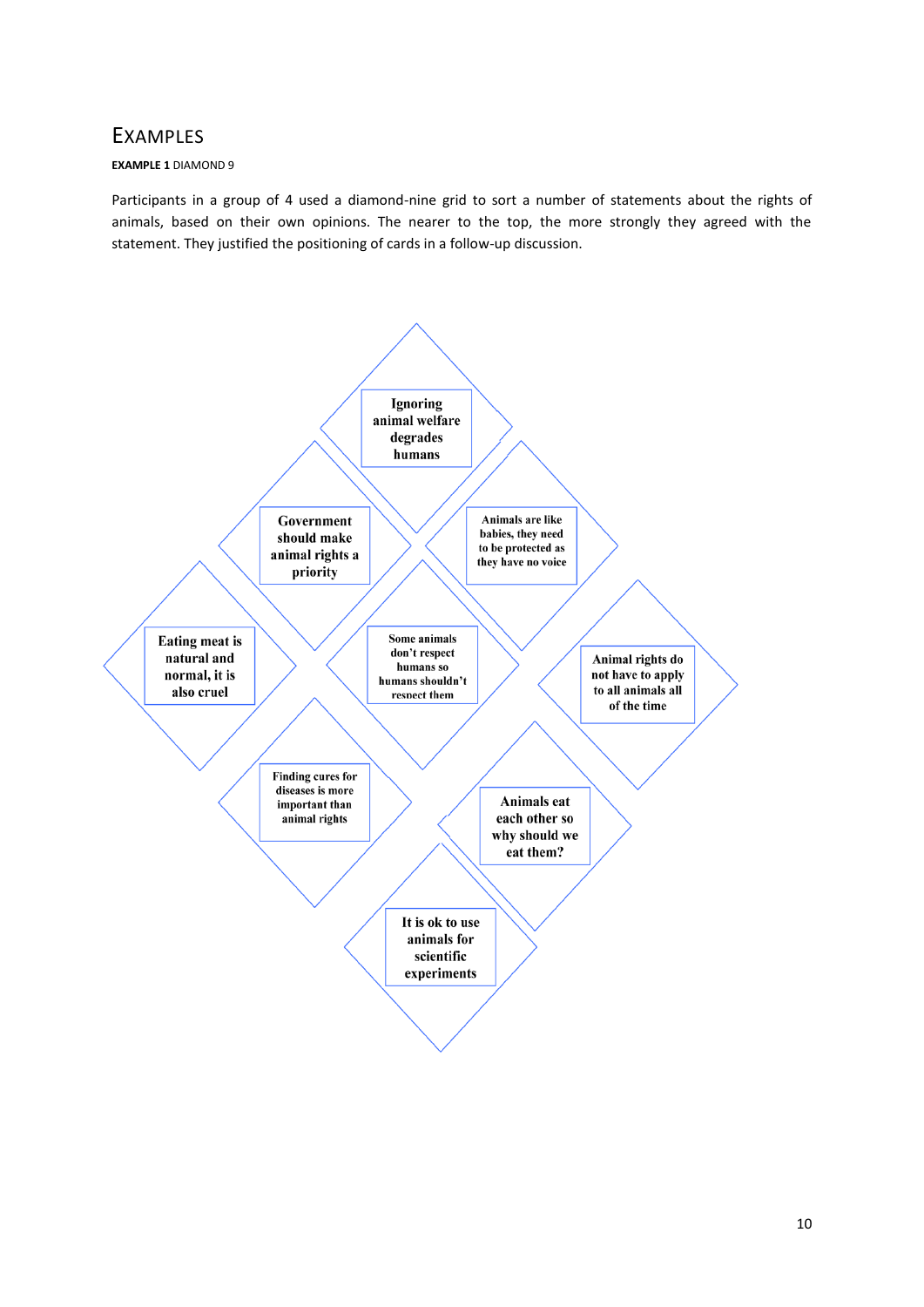<span id="page-10-0"></span>

The image above could be used after an activity/session. Ask participants 'what will you say about this session when you have left'. Then 'What will you be thinking about the session when you have left'. Questions can also include 'What have I learnt?' or 'What do I think about x?'



This image can be used to capture what the facilitator of the event may be thinking. It can be done by participants, or the facilitator themselves as a self-evaluation.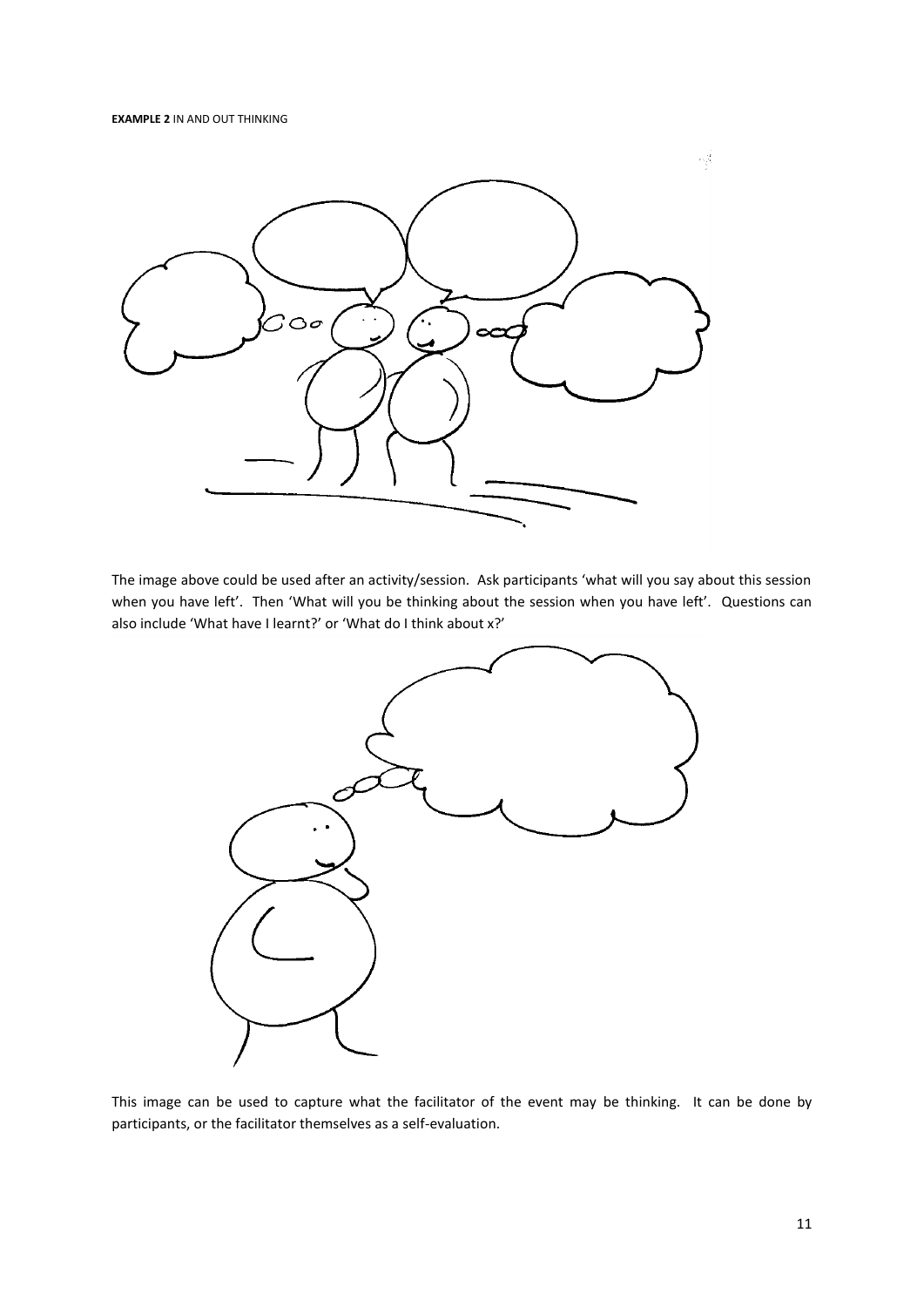<span id="page-11-1"></span>**EXAMPLE 3 SENTENCE STARTERS**

| I learnt                             | I learnt                             |
|--------------------------------------|--------------------------------------|
| I liked the way the researcher       | I liked the way the researcher       |
| When next teaching this topic I will | When next teaching this topic I will |
| try                                  | try                                  |
| The                                  | <b>The</b>                           |
| session                              | session                              |
| could                                | could                                |
| have                                 | have                                 |
| been                                 | been                                 |
| improved by                          | improved by                          |
| I learnt                             | I learnt                             |
| I liked the way the researcher       | I liked the way the researcher       |
| When next teaching this topic I will | When next teaching this topic I will |
| try                                  | try                                  |
| session                              | <b>The</b>                           |
| could                                | session                              |
| have                                 | could                                |
| <b>The</b>                           | have                                 |
| been                                 | been                                 |
| improved by                          | improved by                          |

<span id="page-11-0"></span>This sentence starter activity was developed for school teachers involved in the University of Exeter's SUPI project. It was designed to measure success of/feed into two of our impact goals – i/ impact on teachers' capacity to bring contemporary research into the classroom, and ii/ impact on ECRs' skills in communicating research to young people.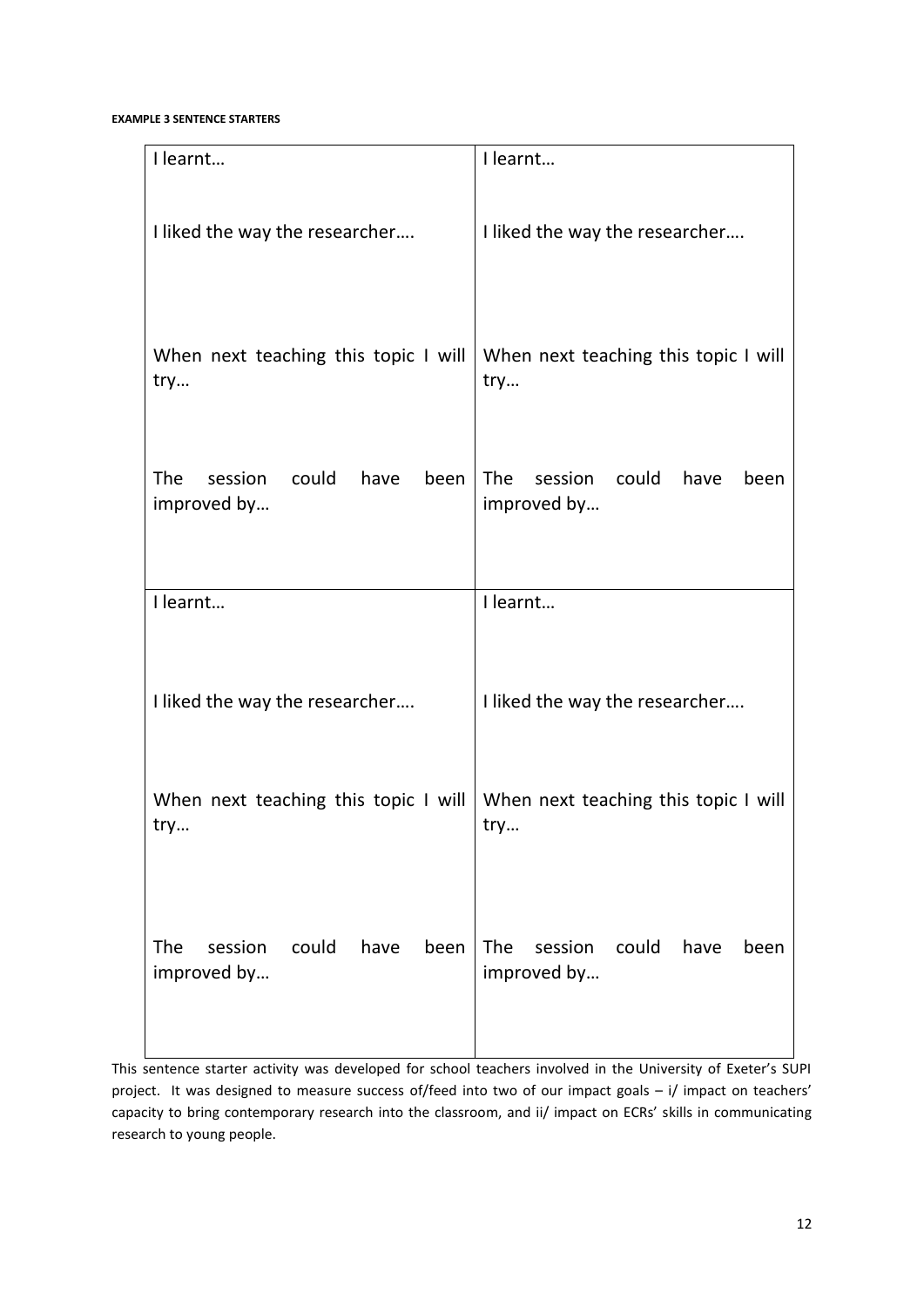#### **EXAMPLE 4** SELF-EVALUATION: REFLECTIVE LOG

The main focus of this booklet has been on how we can access and harness participant voice in the evaluations of activities and events. However, facilitators themselves can also act as a great source of evaluation data. Many of the tools above can be used by the facilitator as a reflective practitioner, someone who seeks to improve their own practice. As part of the SUPI project, the University of Exeter team developed a reflective log for the Early Career Researchers who took part in school-based work to reflect on their practice after each engagement. We include it here with adaptations to suit anyone facilitating public engagement activities.

Each time you lead a public engagement event you could use a variety of the questions listed below to evaluate/reflect on your experiences. Do not feel that you have to answer each question, rather, reflect on some that are pertinent to you. Perhaps look at a different section after each session?

You could reflect on your THOUGHTS AND FEELINGS about the event. Or you could EVALUATE the session, using your own thoughts, but supplementing it with the views of others. Or you could try to draw up an ACTION PLAN to make your next session even better.

| What?                                                                                                     | <b>Description</b>                                                                                        |  |
|-----------------------------------------------------------------------------------------------------------|-----------------------------------------------------------------------------------------------------------|--|
| happened?  did I see/                                                                                     | Where was I, who else was there, why was I there, what was I doing, what                                  |  |
| do?was my reaction?did                                                                                    | happened?                                                                                                 |  |
| other people do?                                                                                          | Provide a clear description of the teaching activity(ies) that you led. At this                           |  |
|                                                                                                           | stage resist the temptation to make judgements or to try to draw conclusions:                             |  |
|                                                                                                           | simply describe.                                                                                          |  |
| So what?                                                                                                  | <b>Thoughts And Feelings</b>                                                                              |  |
| How did I feel at the time?                                                                               | How was I feeling at the beginning? What was I thinking about?                                            |  |
| Do I still feel the same?                                                                                 | What did other people's actions make me think / feel? How did I feel about                                |  |
|                                                                                                           | the outcome? What do I think about it now?                                                                |  |
|                                                                                                           | What were your initial thoughts and feelings about the experience of teaching?                            |  |
|                                                                                                           | Again don't try to analyse what went on yet.                                                              |  |
| So what?                                                                                                  | Evaluation                                                                                                |  |
| What where the effects of                                                                                 | What was good about the experience for me, the participants, others?                                      |  |
| what I did (or did not do)?                                                                               | What was bad about the experience for me, the participants, for others?                                   |  |
|                                                                                                           | What went well and what could be improved?                                                                |  |
|                                                                                                           | At this stage you start to make value judgements.                                                         |  |
| It's also useful at this stage to draw on evidence other than your own thoughts and feelings if possible. |                                                                                                           |  |
|                                                                                                           | What did the participants think of the session? If you were observed by a peer or mentor, what were their |  |
| views?                                                                                                    |                                                                                                           |  |
| So what?                                                                                                  | <b>Analysis</b>                                                                                           |  |
| What have I noticed about                                                                                 | What did I do well / not so well? What did others do well? Did it go as                                   |  |
| my practice?                                                                                              | expected? Why / why not?                                                                                  |  |
| What have others noted                                                                                    | What sense can you make of what happened? How does your experience                                        |  |
| about my practice?                                                                                        | relate to that of others?                                                                                 |  |
| At this stage it is useful to draw on the literature and research relating to learning and teaching. What |                                                                                                           |  |
| theory/research helps me understand the experience?                                                       |                                                                                                           |  |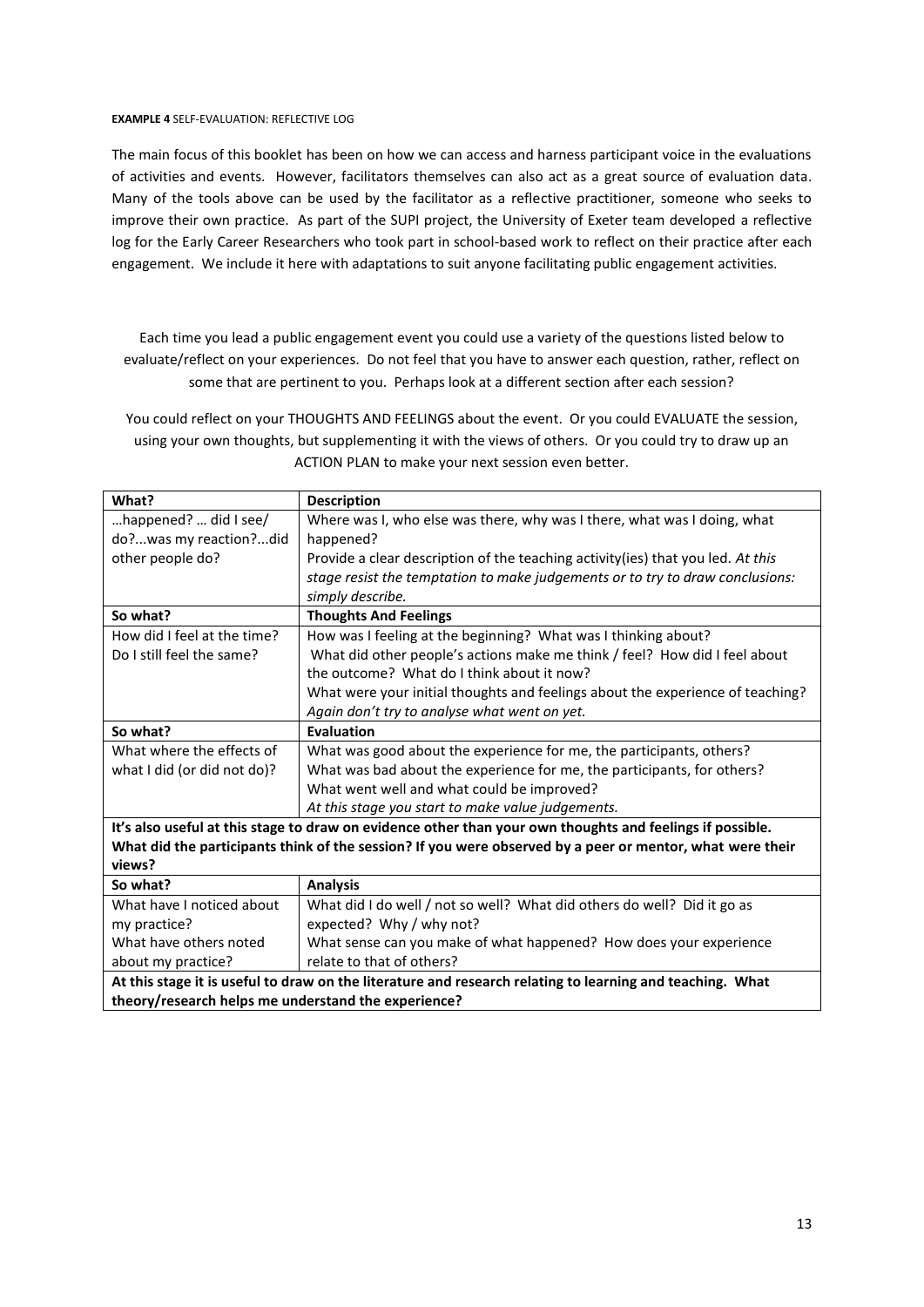|                            | <b>Conclusions (General)</b>                                                    |
|----------------------------|---------------------------------------------------------------------------------|
|                            | What can be concluded (if anything) in a general sense from your experiences    |
|                            | of teaching and the analysis you have just undertaken?                          |
|                            |                                                                                 |
| Now what?                  | <b>Conclusions (Specific)</b>                                                   |
| What are the implications  | What can be concluded about your own specific, unique and personal way of       |
| of what I have described   | teaching? What are the key things I have learned from this incident - about me, |
| and analysed-for me and    | my performance, others and their performance? Could I have done anything        |
| others?                    | differently? How might you change your future practice?                         |
|                            |                                                                                 |
| Now what?                  | <b>Action plan</b>                                                              |
| What information / skills  | What would I do in a similar situation in the future? What aspects of my        |
| would I need to cope with  | knowledge / skills could I develop? How will I do this?                         |
| similar experiences?       | What goals can I set myself for the future? What outcomes / competencies do I   |
| What help would I need to  | need to focus on now?                                                           |
| acquire these? What is the |                                                                                 |
| main learning from this    |                                                                                 |
| experience and reflection? |                                                                                 |
| How can I modify my        |                                                                                 |
| practice?                  |                                                                                 |
| What if I do nothing?      |                                                                                 |

(Based on Driscoll, 2000; Driscoll & Teh, 2001; Gibbs, 1988)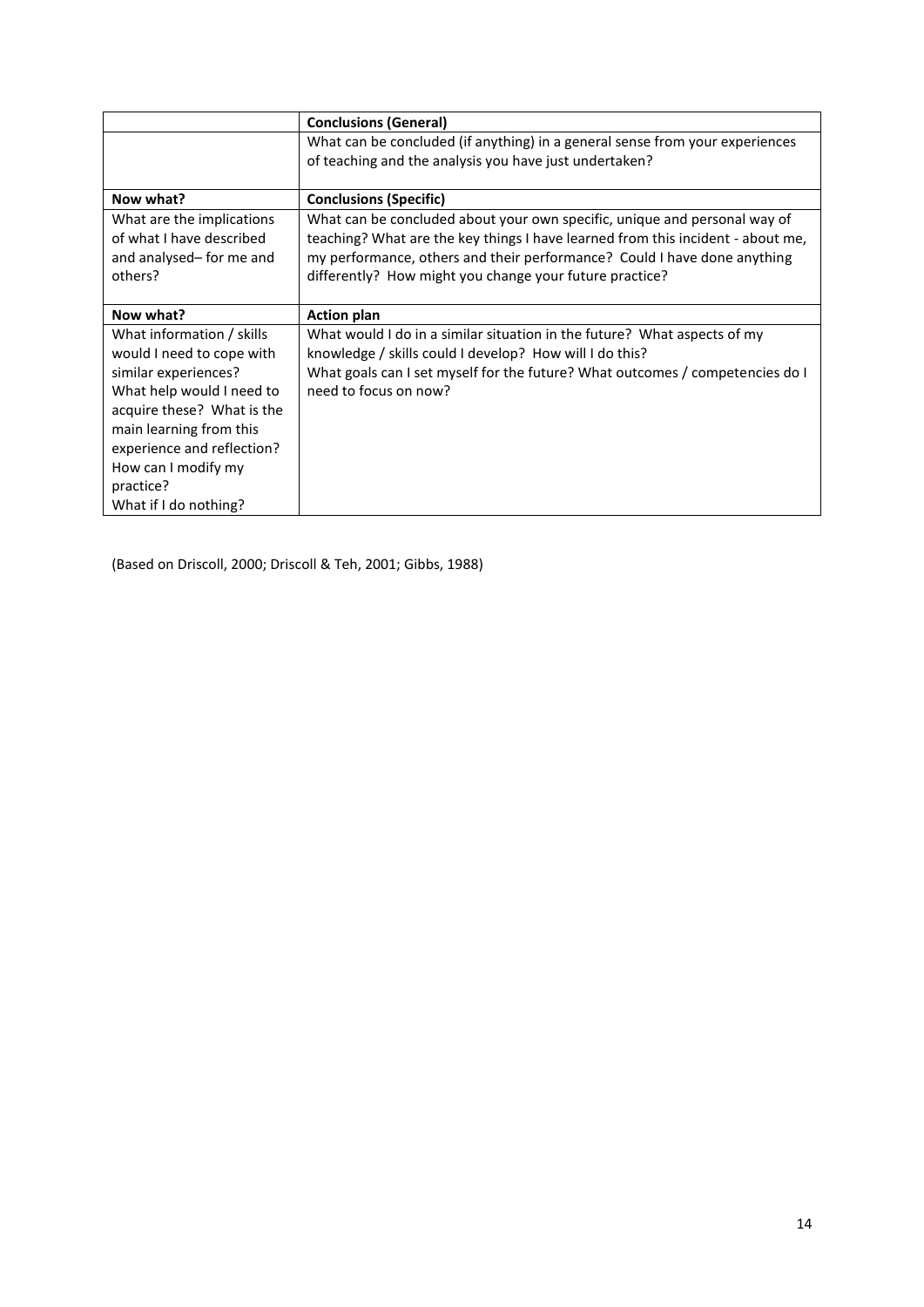### <span id="page-14-0"></span>FURTHER READING:

BERA (2011) *Ethical guidelines for educational research* <http://www.bera.ac.uk/wp-content/uploads/2014/02/BERA-Ethical-Guidelines-2011.pdf>

BSA (2006) *Statement of ethical practice for the British Sociological Association – Visual Sociology group* [http://www.visualsociology.org.uk/BSA\\_VS\\_ethical\\_statement.pdf](http://www.visualsociology.org.uk/BSA_VS_ethical_statement.pdf)

Canterbury Christchurch University (2008) *Advisory note on ethical issues surrounding the recording and use of visual images of research participants* [http://www.canterbury.ac.uk/centres/red/ethics-governance/REG\\_ADV\\_NOTE\\_1.pdf](http://www.canterbury.ac.uk/centres/red/ethics-governance/REG_ADV_NOTE_1.pdf)

Driscoll J (2000) *Practising clinical supervision: a reflective approach* London, Balliere Tindall

Driscoll, J & Teh, B (2001) The potential of reflective practice to develop individual orthopaedic nurse practitioners and their practice *Journal of Orthopaedic Nursing* 5, 95-103

Cresswell. D & Plano Clark, V (2010) *Designing and conducting mixed methods research* London, Sage <http://www.amazon.co.uk/Designing-Conducting-Mixed-Methods-Research/dp/1412975174>

Gibbs, G (1988) *Learning by Doing: A guide to teaching and learning methods* London: Further Education Unit. [http://shop.brookes.ac.uk/browse/extra\\_info.asp?prodid=935](http://shop.brookes.ac.uk/browse/extra_info.asp?prodid=935)

ESRC (n.d) *ESRC toolkit – Measuring success* <http://www.esrc.ac.uk/funding-and-guidance/impact-toolkit/developing-plan/measuring-success/index.aspx>

Frechtling Westat, J (2010) *The user-friendly guide to evaluation* <http://www.westat.com/westat/pdf/news/ufhb.pdf>

Lunch, C (2007) *The most significant change: using participatory video for monitoring and evaluation* <http://pubs.iied.org/pdfs/G02906.pdf>